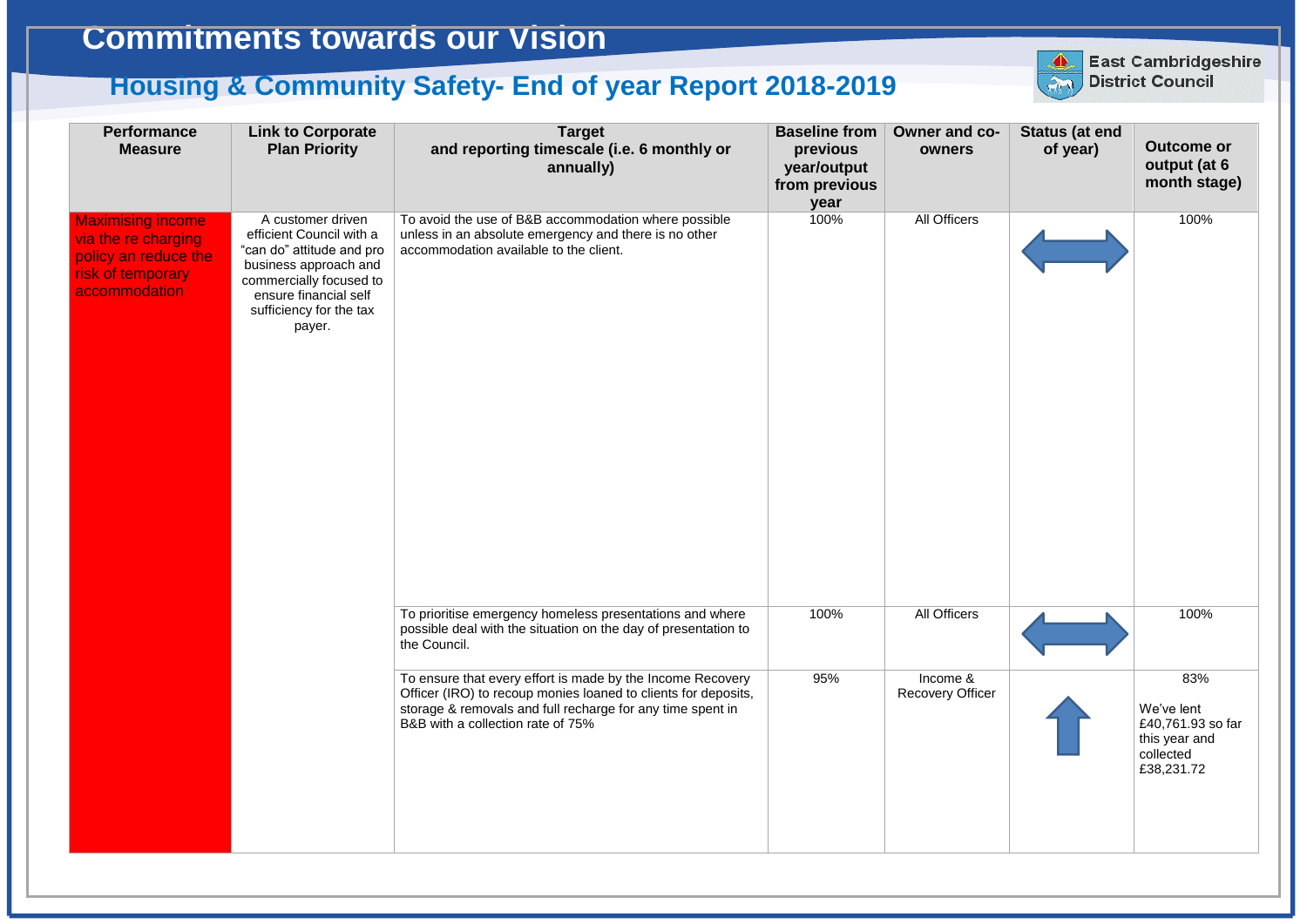| <b>Performance</b><br><b>Measure</b>                                                                                                                | <b>Link to Corporate</b><br><b>Plan Priority</b>                                                                                                                                           | <b>Target</b><br>and reporting timescale (i.e. 6 monthly or<br>annually)                                                                                           | <b>Baseline from</b><br>previous<br>year/output<br>from previous<br>year | <b>Owner and co-</b><br>owners       | <b>Status (at end</b><br>of year) | <b>Outcome or</b><br>output (at 6<br>month stage)                                          |
|-----------------------------------------------------------------------------------------------------------------------------------------------------|--------------------------------------------------------------------------------------------------------------------------------------------------------------------------------------------|--------------------------------------------------------------------------------------------------------------------------------------------------------------------|--------------------------------------------------------------------------|--------------------------------------|-----------------------------------|--------------------------------------------------------------------------------------------|
| Provide an holistic<br><b>Housing Options</b><br>Service with the<br>emphasis on<br>preventing<br>homelessness                                      | <b>Making East</b><br>Cambridgeshire an even<br>better place to live                                                                                                                       | To ensure we use 100% of Discretionary Housing Fund                                                                                                                | 100%                                                                     | All officers                         |                                   | 100%<br>£114,033 of the<br>allocated £124,784<br>As of 20/02/2019                          |
|                                                                                                                                                     |                                                                                                                                                                                            | To prevent or relieve at least 250 households from becoming<br>homeless per year.                                                                                  |                                                                          |                                      |                                   | 286 prevented &<br>116 relieved **                                                         |
|                                                                                                                                                     |                                                                                                                                                                                            | To effectively engage with landlords by undertaking 2 landlord<br>forums per year.                                                                                 |                                                                          | <b>All Officers</b>                  |                                   | Landlord forum<br>booked 9 <sup>th</sup> April<br>2019 and October<br>2019                 |
|                                                                                                                                                     |                                                                                                                                                                                            | To undertake a rough sleeper estimate.                                                                                                                             | yearly                                                                   | All Officers                         |                                   | completed<br>November 2018, I<br>rough sleeper<br>recorded now back<br>in his own property |
| Adapting the service<br>to meet the needs of<br>the customer                                                                                        | A customer driven<br>efficient Council with a<br>"can do" attitude and pro<br>business approach and<br>commercially focused to<br>ensure financial self<br>sufficiency for the<br>taxpayer | Update websites and ensure plethora of leaflets distributed<br>across the district. Reviewed annually.                                                             | Yearly                                                                   | <b>All Officers</b>                  |                                   | Ongoing                                                                                    |
|                                                                                                                                                     |                                                                                                                                                                                            | <b>Conduct Customer Satisfaction surveys.</b>                                                                                                                      | 50%                                                                      |                                      |                                   | 50%                                                                                        |
|                                                                                                                                                     |                                                                                                                                                                                            | To carry out home visits to those who need them.                                                                                                                   | 100%                                                                     | All Officers                         |                                   | 100%                                                                                       |
|                                                                                                                                                     |                                                                                                                                                                                            | To carry out a full review of our Gypsy and Traveller Sites                                                                                                        | April 2018                                                               | <b>Traveller Liaison</b><br>Officer  |                                   | Completed                                                                                  |
| To maintain a full and<br>professionally<br>qualified team that is<br>technically up to date<br>with current and<br>emerging legislative<br>changes | Delivering a financially sound<br>& well managed council                                                                                                                                   | Ensure all officers attend all mandatory council training<br>courses in policy and procedures for child safeguarding,<br>quality & diversity, health & safety etc. | 100%                                                                     | All officers                         |                                   | All officers are<br>attending training as<br>and when required                             |
|                                                                                                                                                     |                                                                                                                                                                                            | Appraisals to be completed annually                                                                                                                                | 100%                                                                     | Housing &<br><b>Community Safety</b> |                                   | At year end                                                                                |
|                                                                                                                                                     |                                                                                                                                                                                            | Service awareness briefings for Service Delivery Champion.                                                                                                         | 100%                                                                     | Manager                              |                                   | 100%                                                                                       |
|                                                                                                                                                     |                                                                                                                                                                                            | All officers to be up to date with changes to benefits/Universal<br>Credit and Benefit Caps being introduced in from November                                      | 100%                                                                     | <b>All Officers</b>                  |                                   | 100%                                                                                       |
|                                                                                                                                                     |                                                                                                                                                                                            | 2016 and Universal Credit roll out to all new applicants from<br>October 2018                                                                                      |                                                                          | <b>All Officers</b>                  |                                   | 100%                                                                                       |
|                                                                                                                                                     |                                                                                                                                                                                            |                                                                                                                                                                    | New target                                                               |                                      |                                   |                                                                                            |